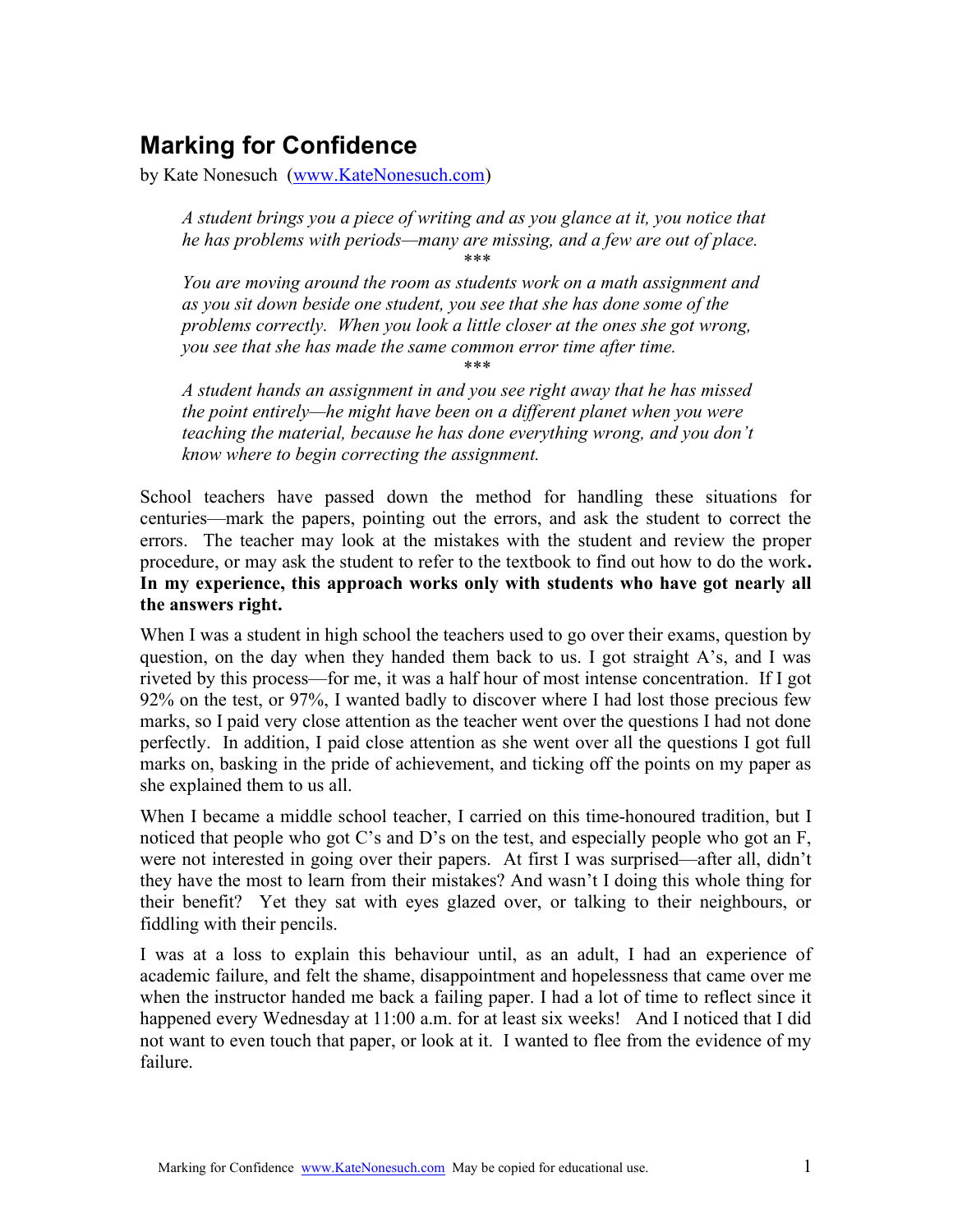### Why use marking for confidence?

When I started teaching adult literacy and adult basic education, I soon realized that the adult students in my classes were by and large the same ones who had got F's and D's and the occasional C in middle school and I began to see the uselessness of the kind of marking I had been taught to do. Gradually I developed a strategy that I came to call "Marking for Confidence," a strategy that succeeds because it allows every student to:

- o bask in the pride of achievement
- o articulate what they know about how to solve the problem at hand
- o repeat this articulation as many times as necessary, each time getting more precise in what they say
- o feel in control of their work
- o finish with a sense of confidence that they can tackle new problems, because they have been successful today.

The strategy benefits me because it lets me turn marking time into teaching time, waste less time on useless marking, and create a "teachable moment" to work in.

### How do I mark for confidence?

Whenever possible, I move around the room, responding as the students work, rather than waiting for the student to finish before I start marking. My job is to point out explicitly what the student has done correctly, and what evidence I see of good thinking and of learning. My job is also to give the student a chance to articulate what she is doing, which will help her remember and let her take control of the process.

When I look at a page with the student, I take a quick, silent glance at the paper to see if there are a few mistakes, or many. I look at the errors to see if I can get a sense of what the problem is; often I can tell immediately where the student has gone off the rails, because really, year after year, students make the same kind of mistakes in the same places. I say nothing about the errors, however, and comment that the student got some/many correct.

I use marking for confidence no matter what kind of work I am marking—worksheets of practice exercises on any topic, reading comprehension questions, or helping students edit or proofread their writing, depending on what stage the writing is at. For simplicity's sake, I will assume it is a worksheet in the following paragraphs that outline the technique.

#### When there are only a few mistakes…

I start with the first question that is correct. I mark it right with a big check mark. Then I ask the student to tell me how she found the answer, so she has a chance to "rehearse" the procedure and articulate it clearly. I ask questions to get a fuller answer, and I emphasize the parts that I know she'll need most when we come to look at the ones she got wrong. I repeat with the next correct one, marking it right and asking for an explanation of what she did and why she did it, and on to the next, until she can easily articulate the procedure, and begins to be exasperated with my repeated asking of the same question.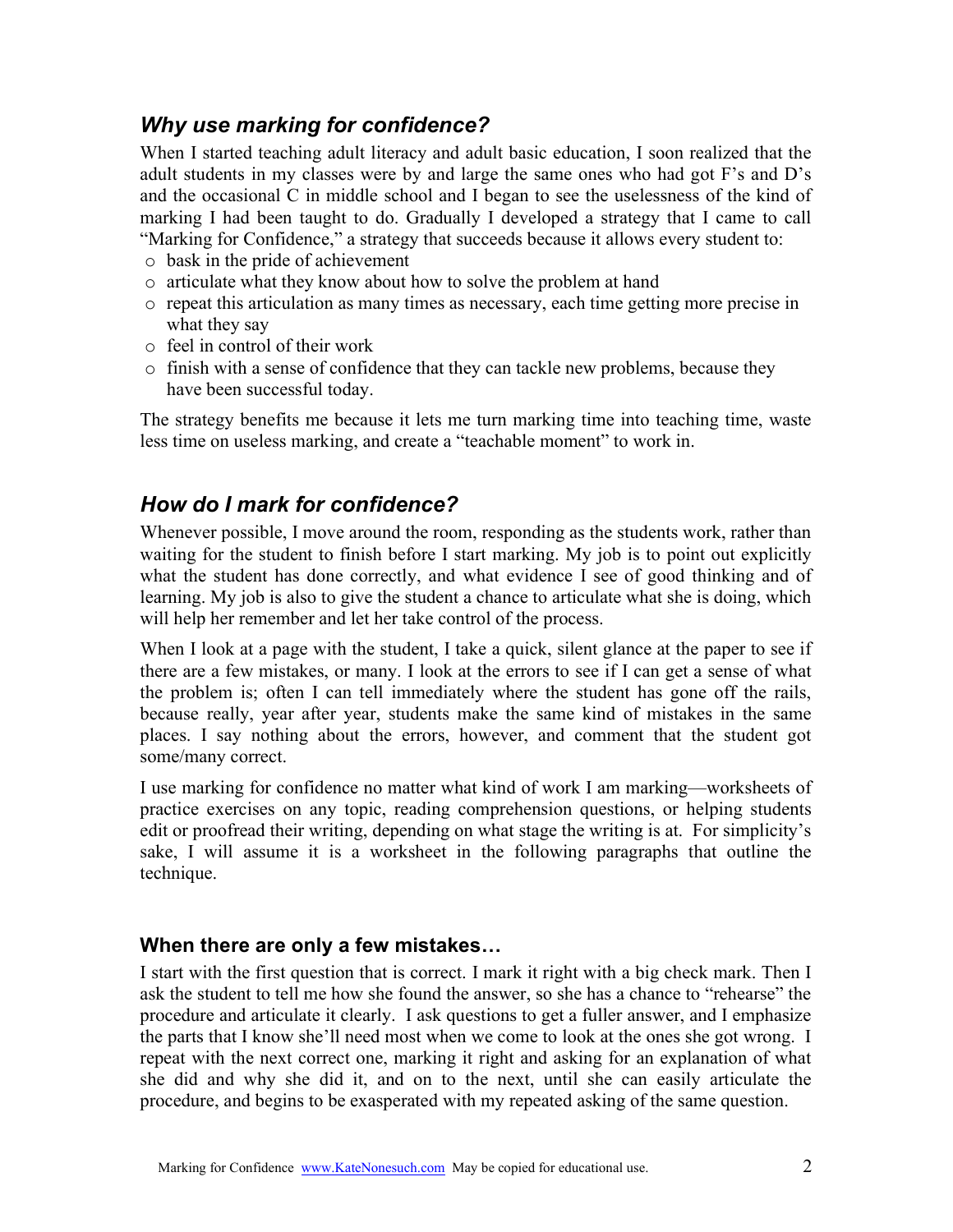Then I move to the first mistake, and again ask the student to explain what she did. Because she has the correct reasoning fresh in her mind, she will usually find her mistake and correct it on her own. I mark it right, and acknowledge that she was able to find her own error without me pointing it out. I continue with the next error, and ask her to look at it again. When she has corrected it, I mark it right. At some point, I can mark all the remaining correct ones with a checkmark, and ask her to independently correct all the ones that don't have a checkmark beside them.

### If there are many mistakes…

Again, I find the first one that is right, mark it right, and ask the student if I can guess what he did. I go over the question, teaching and dialoguing with the student about the question. I notice his thought process to find any clues about why he made the errors he did make. I then present a new question and ask him to do it while I watch and coach. Then another. When I am sure the student has the process in mind, I offer a clean copy of the worksheet to do, or a new worksheet with similar problems.

#### I share the responsibility for student mistakes

When a student makes many errors, I take my share of the responsibility for asking the student to do something she was not prepared for, so she knows that her mistakes were part of a complex process that involves my explanations, her ability to attend to them, time pressures, her previous knowledge, my knowledge of her skills, and emotional factors. I might say—"I made a mistake here—I'm sorry I asked you to do this right away. I didn't know you weren't clear on how to do it." Or "I forgot you missed yesterday's class."

Then she gets a chance to be generous with me. Maybe she'll say, "That's all right, Kate. Everybody makes mistakes sometimes." Talk about role reversal! That is a great position for her to be in.

Maybe she'll say, "I guess I should have asked more questions when you were explaining it before." Again, that is a step forward in her taking control of her work, as she recognizes her responsibility to get clear explanations, and articulates one strategy for doing so.

### More than encouragement…

Marking for confidence is not the same as just being encouraging. If I say to a learner, "I'm sure you'll be able to do these questions," the student only knows that I have confidence in him He may or may not agree with me. He may not have confidence in himself.

Marking for confidence is not just empty praise. If I say to a learner, "Great work!" he may believe that he did great work, but he doesn't necessarily know what he did that made it great work, or how to do it again. Marking for confidence gives him a chance to see, articulate, and remember the details that make it "great work." The teacher must be specific about exactly what the learner has done successfully and why, so as to encourage the student to do it again. It is also important to help the student articulate the strategy or skill being used. The practitioner needs to cultivate the habit of cutting the work into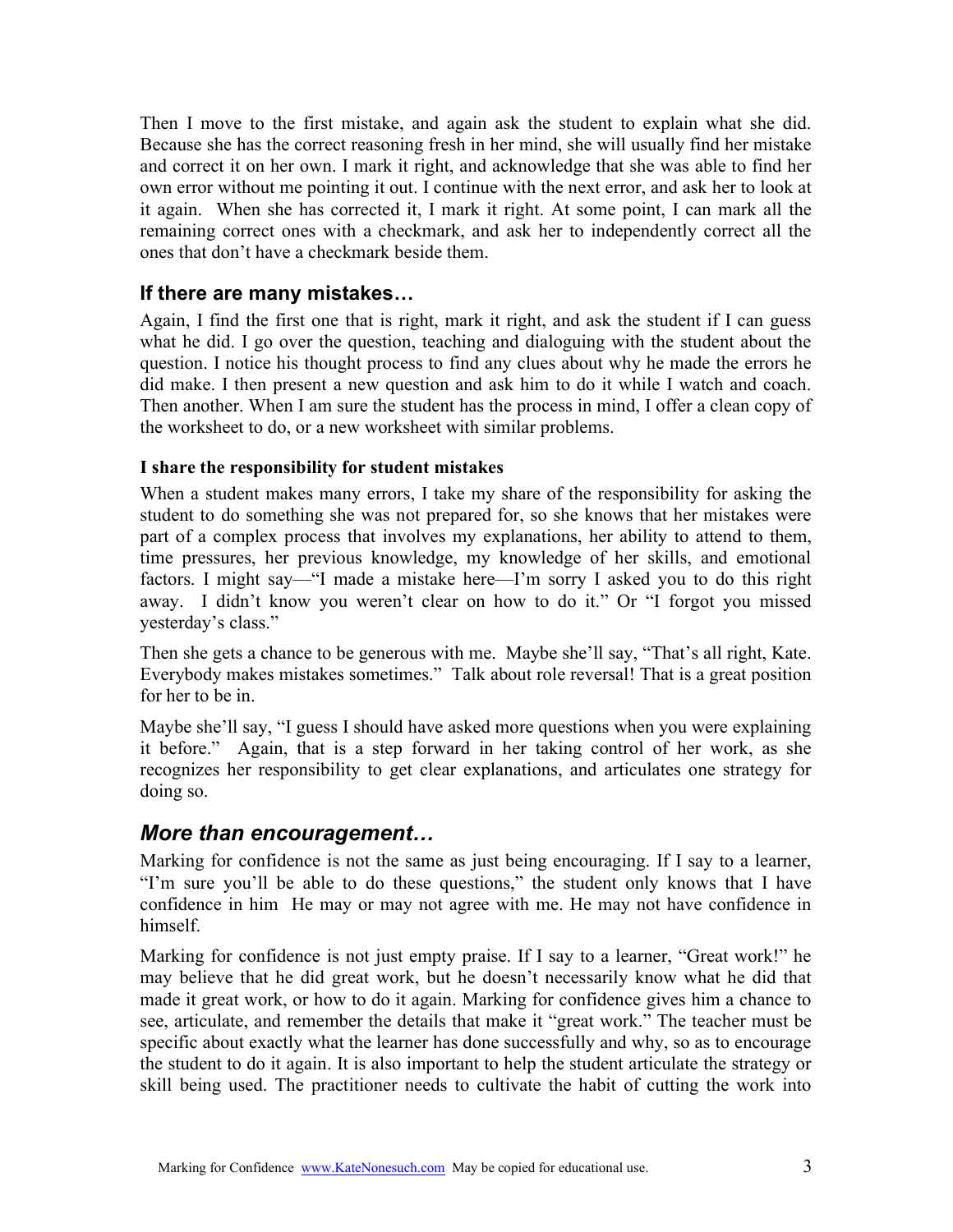small pieces, so that the parts learners do correctly can shine out and the practitioner can acknowledge them.

## More teaching than marking…

I call it marking for confidence because it looks like marking, and because marking is something the student expects the teacher to do. But in reality, I turn the marking process into an opportunity for teaching. By focusing on the skills and knowledge the learner has, I create a situation in which we are both interested in working on the material at hand. Out of such situations come the teachable moments.

### But we learn from our mistakes…

People say, "But don't you think that it's good for people to see what they did wrong? They learn from their mistakes. We're not doing them any good by being positive all the time!"

I say that students are sometimes in a frame of mind to learn from their mistakes, and sometimes not. So if a student asks me how to do something, or asks if something is right or wrong, I tell him. For example, if he says, "I'm not sure if I've got this right here. Is this the way you do it?" I can tell by the question that the learner wants to know if he's right or wrong, and I can say, "No, you've got that part wrong. Let me show you…" and I do.

But if a learner just hands something in without saying anything, or says, "I'm finished. Can you mark this?" I'm not sure what her frame of mind is. Maybe she thinks it's all right! Maybe she knows it's all wrong and she just wants to be done with it. There is no indication that she's in a frame of mind to learn from her mistakes. And if I initiate the encounter by sitting down beside her and asking to see her work, I definitely have no idea if she's interested in learning from her mistakes. But I guess she'll be interested in finding out that I'm interested in the ones she got right.

# The critical eye

As teachers, we often have the mindset to see where students have gone wrong, to find the errors. This critical eye is useful to us—it helps us to figure out what to review, to notice how one way of explaining is more useful than another, to notice patterns of errors, and so on—but it is not useful to the learner. The critical eye improves teaching and learning when I keep the information to myself. When I say it out loud, it decreases confidence in learners who hear it.

Of course, when you help students see and articulate what they do know, they may notice areas where they have trouble. For example, someone may say, "I make most of my mistakes when the denominators are different," or "I get mixed up because I don't know when to double the letter if I'm adding 'ing.'" When a student notices where he makes errors, that is a big step, but quite different from you telling him where he needs help. When he analyzes his work and notices the patterns of errors he makes, it is a sign that he is fully engaged in the process, and has taken control of his learning. When you analyze his work and point out the pattern of his errors to him, it is a sign that you are fully engaged in the process, but he may or may not be paying attention.